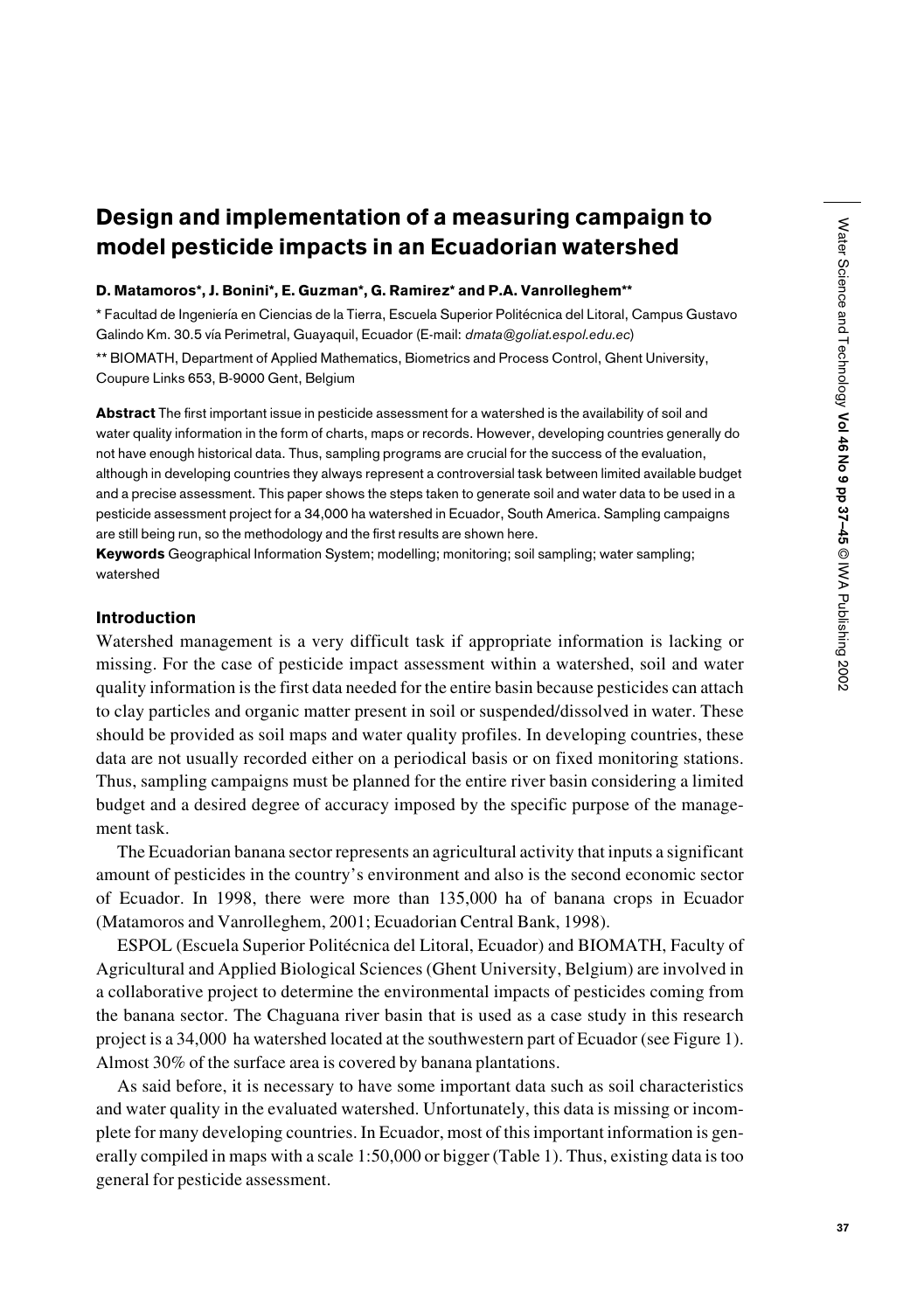

Figure 1 Location of Chaguana River Watershed. Image at the right corresponds to a Digital Elevation Model generated using GIS which is only valid for the area inside the basin

Table 1 Available datasets for the Chaguana river catchment

| <b>Existing maps</b> | Scale     | Source                                 |
|----------------------|-----------|----------------------------------------|
| Topographical sheets | 1:50.000  | Ecuadorian Army Geographical Institute |
| Geological sheet     | 1:100,000 | Ecuadorian Army Geographical Institute |
| Edaphological sheet  | 1:100,000 | PRONAREG-ORSTOM                        |

## Materials and methods

### Use of GIS in the assessment

The pesticide impact assessment is going to be performed using a GIS platform (ArcView, ESRI) based on the scheme shown in Figure 2. GIS was also used to help in designing the sampling campaigns and in elaborating the final soil and water maps, as can be seen in Figure 3.

## Collection of soil data

*Sampling depth and soil properties*. As previously stated, the available soil data was too general for the selected watershed. Thus, it was necessary to generate more specific soil maps for the study site. In the context of pesticide assessment, the surface soil is more important than deeper soils (Boesten *et al*., 1999; Moorman *et al*., 1999). Thus, the first 50 cm of soil below ground level was evaluated. In addition, soil properties such as soil-water content, bulk density, organic matter content and sand-silt-clay content were selected as the main objectives in the soil analysis.

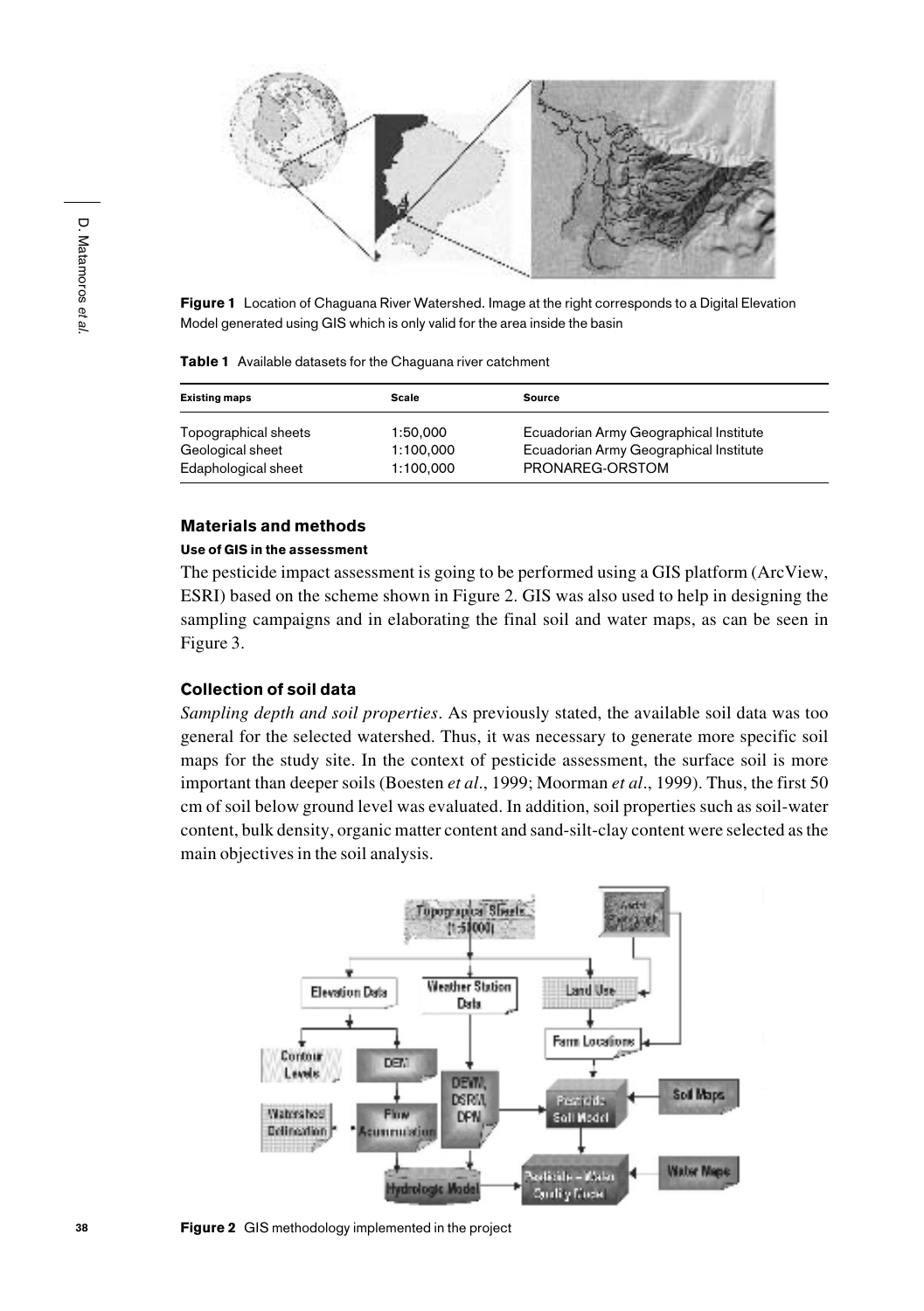

Figure 3 Soil and water maps, to be used in GIS, obtained with the sampling design

*Number of sampling sites*. The second problem was to answer how many sampling sites are sufficient for the assessment. To solve this problem, the following criteria were considered.

- Both geological and edaphological maps define zones where soils can have very similar properties.
- The locations of banana farms are very important from the pesticide assessment point of view.
- The sampling sites depend on accessibility (existing main roads, permits to enter service roads in the farms). Based on this, the potential surface area to be sampled in the watershed is defined by a variable buffer area of not more than 25 metres surrounding the existing and accessible roads.
- Although soil variability is a fact of nature, precision in watershed assessment is not the same as precision in farm assessment. From an agricultural point of view, the largest area representing a soil unit to be sampled is 40 hectares (Jacobsen, 1999). From a landscape point of view, around 3 to 6 samples could be taken per landscape unit (Government of Manitoba, 2000).
- It is necessary to use an adequate statistical technique to determine the minimum number of samples.
- The available budget for the sampling campaign is limited.
- The available time for the whole pesticide assessment is restricted to three years.

Thus, the most appropriate design is the stratified sampling design which has already been used in other types of assessment such as the prediction of organochlorine pesticides in sediments and animal tissues in a river basin (Black *et al*., 2000). For the present study, the sampling size was determined on the basis of statistical analysis (Gilbert, 1987). Then, considering the other criteria, the recommended number of stratified sampling sites was fixed to 30 locations.

Considering only the watershed surface area (34,000 Ha), it apparently seems that very few samples are used to evaluate an important problem in the basin (around one sample per every 1,200 ha). However, evaluation seems more appropriate when zoning the sampling points. These can be better seen in Figure 4 where sampling points are put over geology, landuse, road and edaphology maps. In the road map (Figure 4d), it can be seen that a large area is difficult to be sampled due to the lack of roads.

*Number of samples per site*. Due to soil variability, it was necessary to have more than one soil sample per site. In every sampling site, two soil samples were obtained: a core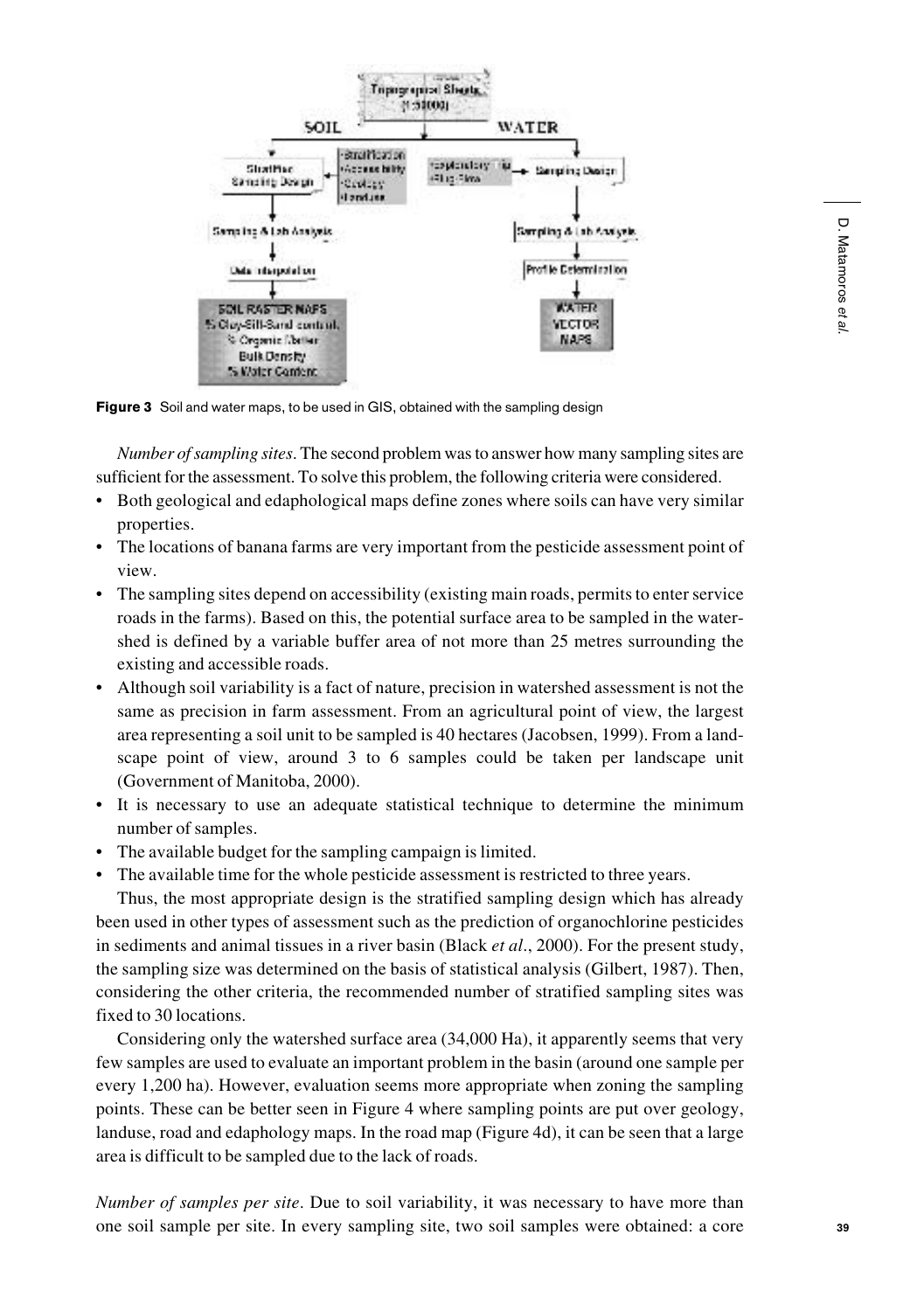

Figure 4 Soil sampling point locations compared to (a) geology map, (b) landuse map, (c) edaphology map, and (d) road map in the watershed

undisturbed sample and a composite disturbed sample (cross-shape sampling pattern). A cross-shape sampling pattern represents four sampling points a certain distance away from the core sample (centre of the cross), and separated 90° from each other with respect to the centre (Figure 5). The radius of the cross-shape pattern was variable depending on the topography. After collection, the sub-samples were mixed together to form a composite sample. The core sample was used to determine the soil bulk density and the composite sample was used to determine the other soil properties.

#### Collection of water quality data

*Water quality properties*. The Chaguana River Basin has no historical water quality records, so it was necessary to design and implement a sampling campaign to develop water quality profiles along its main streams. The environmental properties to be obtained are BOD, TOC, pH, solids content, temperature, dissolved oxygen, nitrate, ammonia and pesticide concentrations. Measuring these properties will give a profile of existing water conditions in which pesticides are transported.

*Number of sampling sites*. A preliminary exploratory field trip was conducted to get a better idea of the sampling points. A small boat was used to travel along the main tributaries in the

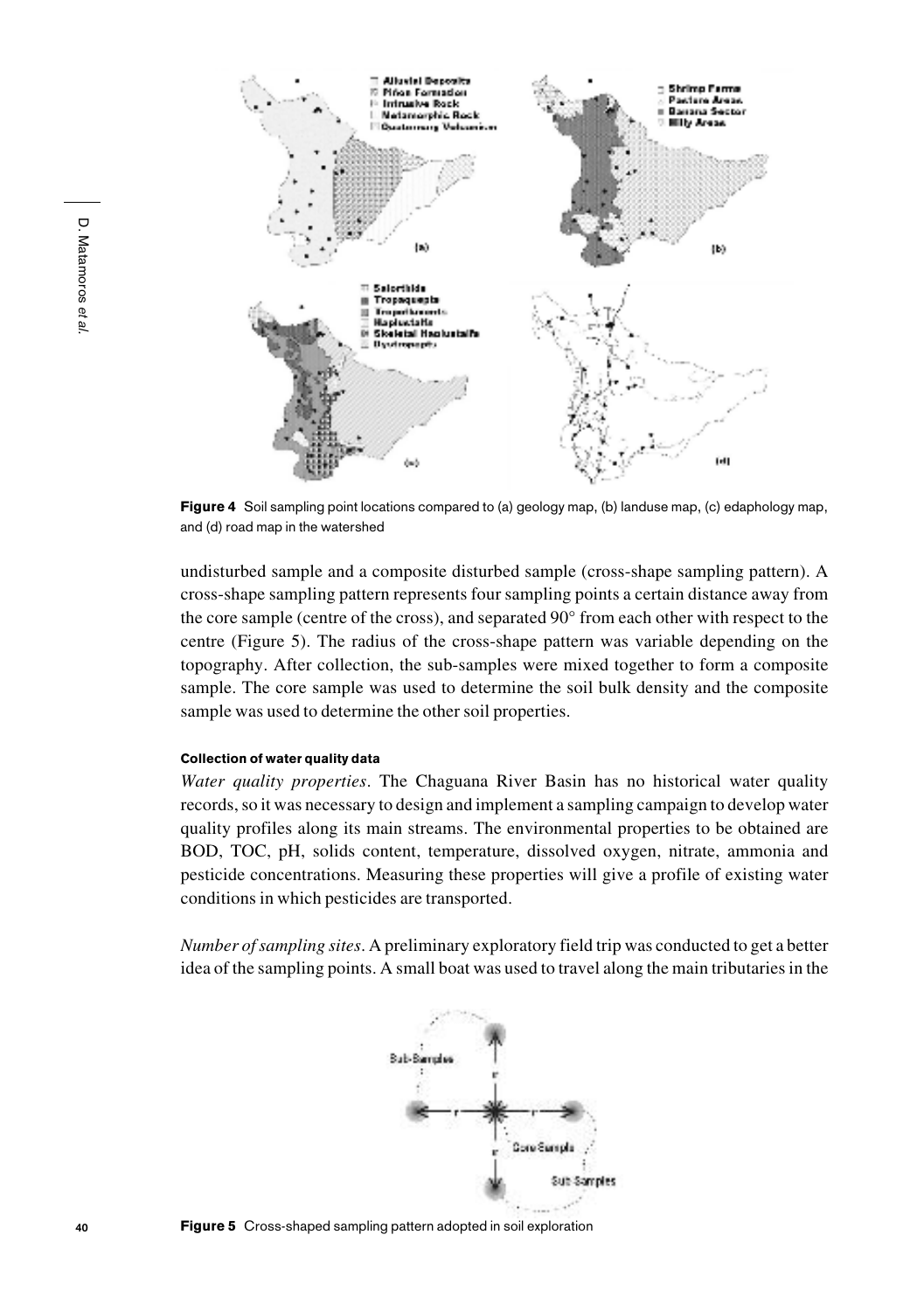Chaguana river system. The following information was obtained during this trip in as many points as possible:

- water depth, average flow velocity and river width
- delimitation of banana influence along the inspected rivers to determine which tributaries are more important from the pesticide impact point of view
- identification of point discharges (channels, pipes, etc.) coming from banana plantations
- ultimate accessible upstream location along evaluated streams.

*Sampling campaigns*. After the exploratory trip was completed, the sampling campaigns were planned with more confidence. The main objective was to cover a reasonable climate period during one year, so four sampling campaigns were defined in order to cover the following periods:

- transition between rainy and dry season
- dry season
- transition between dry and rainy season
- rainy season.

*Sampling methodology*. A plug-flow method will be used when sampling river water. Following the stream flow, the same water mass will be sampled at least every certain period of time. Average water velocity and sampling time will be recorded. The plug-flow method will give a better idea of degradation patterns and input of new pollution sources. At the confluence of tributaries, some kind of interpolation, extrapolation or superposition of results should be done. According to the exploratory trip, three main streams in the watershed are most important in getting runoff from banana plantations: Zapote River, Chaguana River and a big irrigation channel.

## Results and discussion

#### Soil sampling campaign

*Issues in sampling site determination*. The soil campaign was conducted on the last week of March 2001. As written before, thirty locations were selected as sampling sites. However, during the sampling campaign, two main factors influenced the decision to obtain only 28 samples.

- Sampling sites were located using available topographical maps made in 1970. However, during the sampling campaign, it was discovered that many roads and access to sampling sites no longer exist or can be accessed only by mules so it was impossible to get to the sampling sites within the available time.
- Many farmers in the basin did not allow us to enter their properties to take soil samples. They claimed not to be interested in collaborating with the project.

Table 2 shows how the final sampling sites were distributed along the different criteria used in the sampling design (geology, landuse or edaphology). As can be seen, more sampling sites are located in these zones. Zones not important from the project point of view get less sampling weight or no samples at all, mainly based on following assumptions.

- Pesticides are mostly used in the banana sector.
- The banana sector is mainly located in alluvial deposits which primarily consist of silty sandy soils.
- From the point of view of edaphology, the banana sector is located in tropofluvents soils.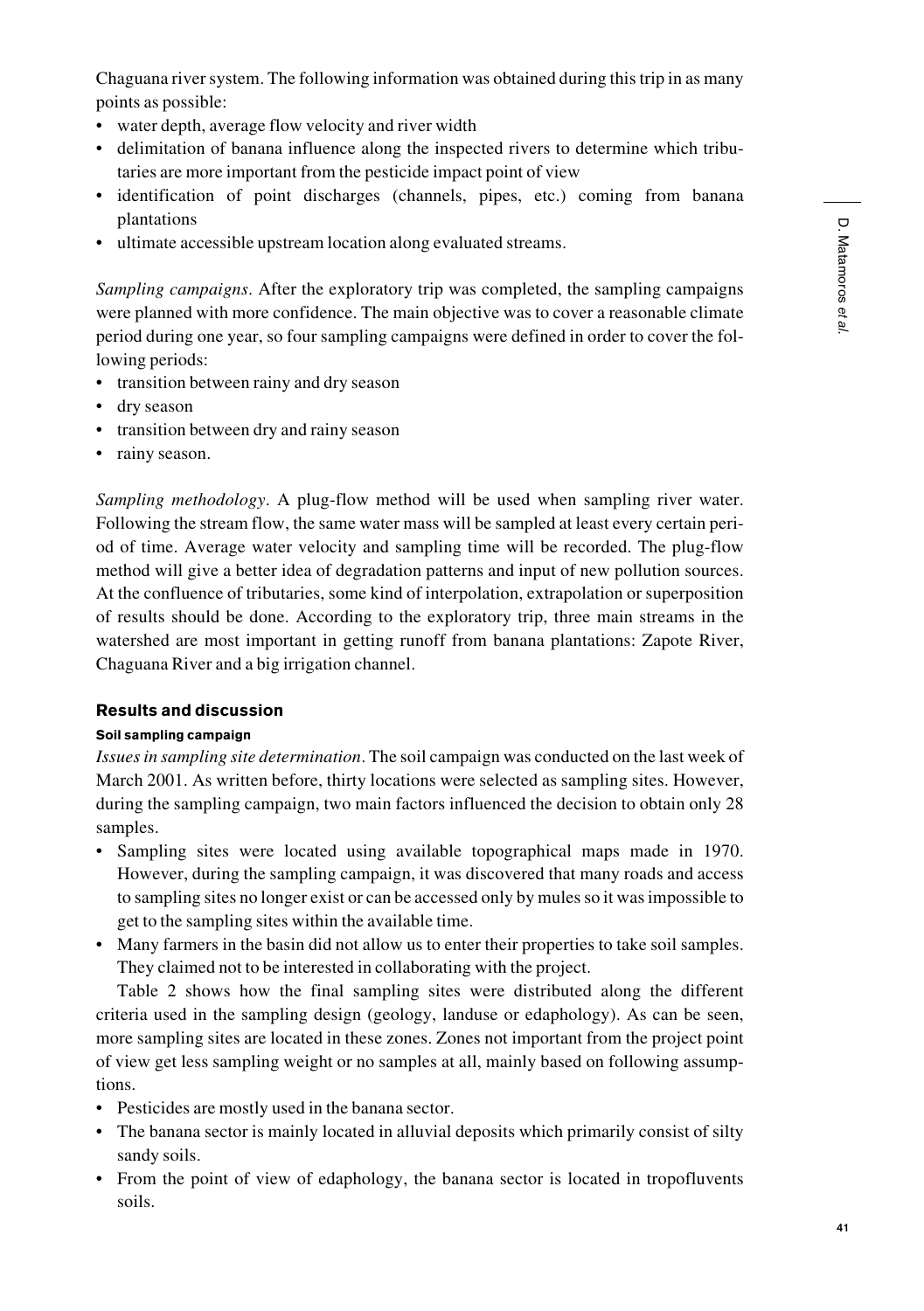|  | Table 2 Zoning of soil samples based on available information for Chaguana River Basin |  |
|--|----------------------------------------------------------------------------------------|--|
|  |                                                                                        |  |

| Information type used in sampling design |                               |    | Distribution of samples in a zone |  |  |
|------------------------------------------|-------------------------------|----|-----------------------------------|--|--|
| Geology                                  | Alluvial deposits             | 22 | 78.57%                            |  |  |
|                                          | Cretaceous formation          | 5  | 17.86%                            |  |  |
|                                          | Metamorphic formation         |    | 3.57%                             |  |  |
|                                          | Intrusive rock                | 0  | $0.00\%$                          |  |  |
| Land use                                 | Banana sector                 | 15 | 53.57%                            |  |  |
|                                          | Pasture areas and other crops | 5  | 17.86%                            |  |  |
|                                          | Hilly areas                   | 8  | 28.57%                            |  |  |
|                                          | Shrimp farms' area            | 0  | $0.00\%$                          |  |  |
| Edaphology                               | Tropofluvents                 | 10 | 35.71%                            |  |  |
|                                          | Skeletal haplustalfs          | 6  | 21.43%                            |  |  |
|                                          | <b>Dystropets</b>             | 6  | 21.43%                            |  |  |
|                                          | Tropaquepts                   | 3  | 10.71%                            |  |  |
|                                          | Haplustalfs                   | 2  | 7.15%                             |  |  |
|                                          | Typic ustifluvents            |    | 3.57%                             |  |  |
|                                          | Salorthids                    | 0  | $0.00\%$                          |  |  |

*Soil tests results*. Every sample was tested to determine parameters such as organic matter content, soil-water content, bulk density and texture. A summary of test results and some statistics are shown in Table 3. For each parameter data can be grouped in such a way, thus a normal distribution can be obtained. In this type of distribution, it is expected that around 68% of data will be found within one standard deviation for the total sampling population (see standard deviations for every measured parameter in 28 samples shown on the same table).

When evaluating the stratified sampling, it is desired that every stratum gets a representative number of samples within one standard deviation region and this for each sampling criterion. This statement should hold for every measured parameter. For every parameter data can fall in any of the following regions:

- Region  $S1$ :  $-1$  standard deviation (s) to 1 standard deviation (s)
- Region  $S2: -2s$  to  $-1s$ , and 1s to 2s
- Region  $S3: -3s$  to  $-2s$ , and  $2s$  to  $3s$

Table 4 shows the sampling distribution within every strata for every sampling criterion (landuse, geology and edaphology). As an example, for landuse criterion (banana farms, hilly areas and pasture areas; shrimp farms do not receive any sampling weight), the standard deviation for the organic matter content is 0.51% (see Table 3). If we consider the banana farm sector in the landuse criterion, it can be seen that around 73% of the 15 samples in that sector fall within the region S1, around 27% fall in region S2, and no samples in region S3. We observe that the distribution of samples fulfills the desires specified above and that therefore the sampling locations are representative for the type of assessment this study is aimed for, i.e. pesticides in banana plantations.

#### Water sampling campaign

*Issues on the exploratory field trip*. The trip was conducted in the second week of June 2001. Streams inspected during the survey were sections on the Chaguana River, Zapote

|                        | % Organic<br>matter | % Water<br>content | <b>Bulk density</b><br>(kq/m <sup>3</sup> ) | $%$ Sand   | % Silt     | % Clav     |
|------------------------|---------------------|--------------------|---------------------------------------------|------------|------------|------------|
| Range                  |                     |                    | 0.13-2.01 7.53-53.15 1,777-1,078            | $6 - 99.5$ | $0.4 - 78$ | $0.1 - 73$ |
| Mean $(x)$             | 1.16                | 31.11              | 1409.62                                     | 41.3       | 40.58      | 18.11      |
| Standard deviation (s) | 0.51                | 10.44              | 186.65                                      | 24.82      | 20.92      | 15.33      |

Table 3 Statistical parameters obtained from test results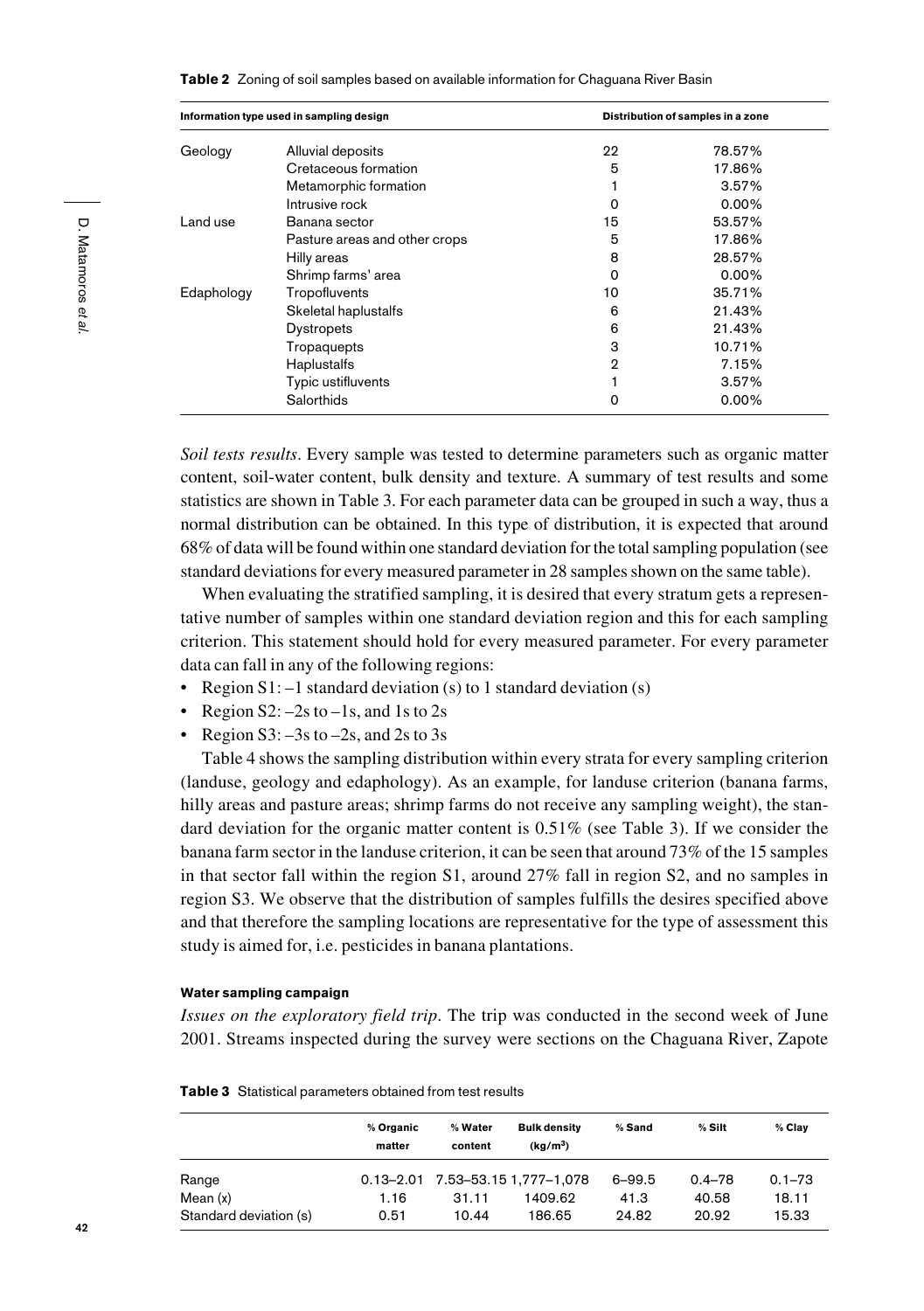Table 4 Sampling distribution within standard deviation regions for three sampling criteria

| Sampling criteria |                      |                | Soil parameters |         |             |         |         |         |
|-------------------|----------------------|----------------|-----------------|---------|-------------|---------|---------|---------|
|                   |                      |                | Organic         | Water   | <b>Bulk</b> |         |         |         |
|                   |                      |                | matter          | content | density     | % Sand  | % Silt  | % Clay  |
| Landuse           | Banana farms         |                |                 |         |             |         |         |         |
|                   | (15 samples)         | S <sub>1</sub> | 73.3%           | 73.3%   | 66.7%       | 86.7%   | 86.7%   | 93.3%   |
|                   |                      | S2             | 26.7%           | 20.0%   | 33.3%       | 13.3%   | 13.3%   | $0.0\%$ |
|                   |                      | S3             | 0.0%            | 6.7%    | 0.0%        | 0.0%    | $0.0\%$ | 6.7%    |
|                   | Hilly areas          |                |                 |         |             |         |         |         |
|                   | (8 samples)          | S <sub>1</sub> | 62.5%           | 25.0%   | 62.5%       | 50.0%   | 50.0%   | 37.5%   |
|                   |                      | S2             | 37.5%           | 62.5%   | 25.0%       | 25.0%   | 50.0%   | 62.5%   |
|                   |                      | S3             | 0.0%            | 12.5%   | 12.5%       | 25.0%   | $0.0\%$ | $0.0\%$ |
|                   | Pasture areas        |                |                 |         |             |         |         |         |
|                   | (5 samples)          | S1             | 60.0%           | 80.0%   | 40.0%       | 60.0%   | 60.0%   | 100.0%  |
|                   |                      | S <sub>2</sub> | 20.0%           | 20.0%   | 60.0%       | 40.0%   | 40.0%   | $0.0\%$ |
|                   |                      | S3             | 20.0%           | 0.0%    | $0.0\%$     | 0.0%    | $0.0\%$ | $0.0\%$ |
| Geology           | Alluvial deposits    |                |                 |         |             |         |         |         |
|                   | (22 samples)         | S <sub>1</sub> | 68.2%           | 72.7%   | 59.1%       | 77.3%   | 77.3%   | 90.9%   |
|                   |                      | S <sub>2</sub> | 27.3%           | 22.7%   | 40.9%       | 22.7%   | 22.7%   | 0.0%    |
|                   |                      | S3             | 4.5%            | 4.5%    | $0.0\%$     | 0.0%    | $0.0\%$ | 9.1%    |
|                   | Cretaceous formation |                |                 |         |             |         |         |         |
|                   | (5 samples)          | S1             | 80.0%           | 20.0%   | 80.0%       | 40.0%   | 40.0%   | 20.0%   |
|                   |                      | S2             | 20.0%           | 60.0%   | $0.0\%$     | 20.0%   | 60.0%   | 80.0%   |
|                   |                      | S3             | 0.0%            | 20.0%   | 20.0%       | 40.0%   | 0.0%    | 0.0%    |
|                   | Metamorphic rock     |                |                 |         |             |         |         |         |
|                   | (1 sample)           | S <sub>1</sub> | 0.0%            | 0.0%    | 0.0%        | 100.0%  | 100.0%  | 100.0%  |
|                   |                      | S <sub>2</sub> | 100.0%          | 100.0%  | 100.0%      | 0.0%    | 0.0%    | 0.0%    |
|                   |                      | S3             | 0.0%            | 0.0%    | 0.0%        | 0.0%    | 0.0%    | 0.0%    |
| Edaphology        | Tropofluvents        |                |                 |         |             |         |         |         |
|                   | (10 samples)         | S <sub>1</sub> | 70.0%           | 70.0%   | 60.0%       | 90.0%   | 90.0%   | 100.0%  |
|                   |                      | S <sub>2</sub> | 30.0%           | 20.0%   | 40.0%       | 10.0%   | 10.0%   | 0.0%    |
|                   |                      | S3             | 0.0%            | 10.0%   | 0.0%        | 0.0%    | $0.0\%$ | $0.0\%$ |
|                   | Skeletal haplustalfs |                |                 |         |             |         |         |         |
|                   | (6 samples)          | S <sub>1</sub> | 50.0%           | 50.0%   | 50.0%       | 50.0%   | 66.7%   | 83.3%   |
|                   |                      | S2             | 50.0%           | 50.0%   | 33.3%       | 33.3%   | 33.3%   | 16.7%   |
|                   |                      | S3             | $0.0\%$         | 0.0%    | 16.7%       | 16.7%   | $0.0\%$ | 0.0%    |
|                   | Dystropepts          |                |                 |         |             |         |         |         |
|                   | (6 samples)          | S1             | 100.0%          | 66.7%   | 83.3%       | 50.0%   | 66.7%   | 33.3%   |
|                   |                      | S <sub>2</sub> | 0.0%            | 16.7%   | 16.7%       | 33.3%   | 33.3%   | 50.0%   |
|                   |                      | S3             | 0.0%            | 16.7%   | 0.0%        | 16.7%   | $0.0\%$ | 16.7%   |
|                   | Tropaquepts          |                |                 |         |             |         |         |         |
|                   | (3 samples)          | S1             | 66.7%           | 66.7%   | 33.3%       | 100.0%  | 66.7%   | 100.0%  |
|                   |                      | S <sub>2</sub> | 0.0%            | 33.3%   | 66.7%       | 0.0%    | 33.3%   | 0.0%    |
|                   |                      | S3             | 33.3%           | 0.0%    | 0.0%        | 0.0%    | $0.0\%$ | $0.0\%$ |
|                   | Haplustalfs          |                |                 |         |             |         |         |         |
|                   | (2 samples)          | S1             | $0.0\%$         | 50.0%   | 50.0%       | 50.0%   | 50.0%   | 100.0%  |
|                   |                      | S <sub>2</sub> | 100.0%          | 50.0%   | 50.0%       | 50.0%   | 50.0%   | $0.0\%$ |
|                   |                      | S3             | $0.0\%$         | $0.0\%$ | $0.0\%$     | $0.0\%$ | 0.0%    | $0.0\%$ |
|                   | Typic ustifluvents   |                |                 |         |             |         |         |         |
|                   | (1 sample)           | S1             | 100.0%          | 0.0%    | 100.0%      | 100.0%  | $0.0\%$ | $0.0\%$ |
|                   |                      | S2             | 0.0%            | 100.0%  | 0.0%        | 0.0%    | 100.0%  | 100.0%  |
|                   |                      | S <sub>3</sub> | 0.0%            | 0.0%    | 0.0%        | 0.0%    | 0.0%    | $0.0\%$ |

River and a big irrigation channel. The trip began near the end of the catchment's area at a town called Tendales, which is located around 6 km away from the seaside. The Chaguana River does not discharge directly to the sea, but this river basin is a tributary of a bigger river basin discharging to the sea: the Pagua River Basin. Table 5 shows the range of parameters measured during this exploratory trip. The following observations were made during the field trip.

• The river depth was too low in several locations (less than 0.5 m), so it was difficult to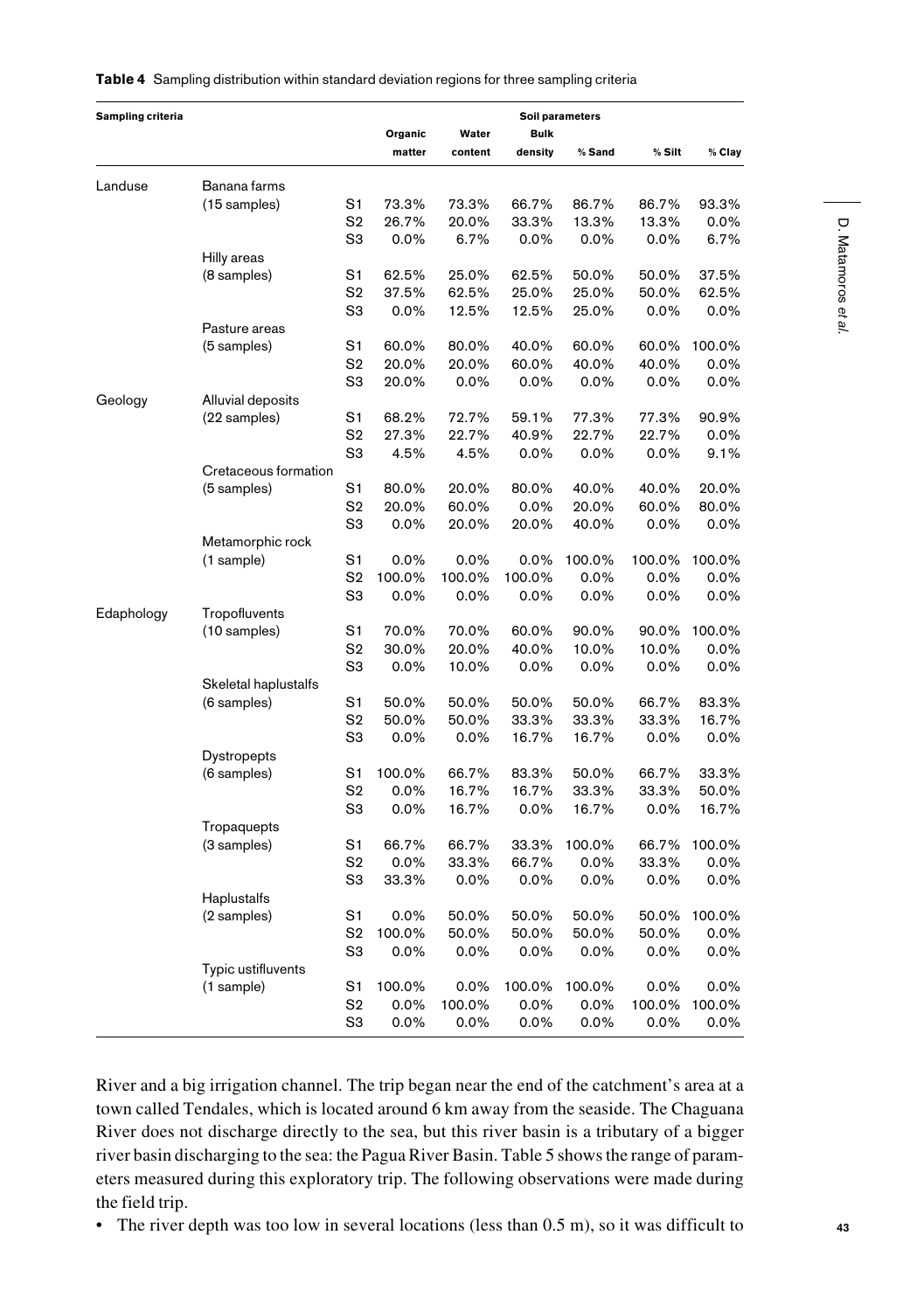Table 5 Parameters obtained during the exploratory survey in the inspected rivers

| Inspected river                     | <b>Traveled length</b> | Mid-stream depth (m) | River width (m)          | Water velocity (m/s)     |
|-------------------------------------|------------------------|----------------------|--------------------------|--------------------------|
| Zapote                              | $3.2 \text{ km}$       | $0.3 - 1.5$          | $8 - 10$                 | $0.19 - 0.58$            |
| Chaguana                            | 6.5 km                 | $0.5 - 2.0$          | $10 - 20$                | $0.28 - 0.55$            |
| Big irrigation Channel <sup>1</sup> | $\equiv$               | < 0.3                | $\overline{\phantom{a}}$ | $\overline{\phantom{0}}$ |

<sup>1</sup> This stream could not be inspected due to very low water depth

continue traveling upstream the inspected streams. The observed low depth seems to be caused by low precipitation (dry season) occurring at this time of the year and the accumulation of sediments over a long period of time.

- Up to around 2 kilometres upstream from the intersection between Chaguana River and the Zapote River, it was possible to observe the tidal influence. This point could be used for future reference.
- The bottom of the Zapote river is less deep than the bottom of Chaguana river.
- The water depth at the irrigation channel was below 0.3 m, so it was not possible to inspect this stream.
- The boat used in this exploratory survey was not appropriate for existing conditions in the inspected streams because it had a keel beneath it. Due to this inconvenience, the use of a flat boat is planned for future sampling campaigns.

*Number of water samples in future plug-flow sampling campaigns*. The sampling size was decided on the basis of observations made on the exploratory trip and on existing map information. Assumptions made in determining the number of samples are:

- average water velocity of 0.4 m/s,
- using a flat boat, around 38 km of river length will be traveled in both the Chaguana and Zapote River crossing the majority of the banana sector in the watershed.

It was determined that 26 water samples would be enough to monitor the same mass of water while the boat is moving in the water flow. At the moment of writing this paper, the first water sampling campaign is being performed, thus it was not possible to include results from that campaign.

## **Conclusions**

Soil sampling determination is always a critical decision-making strategy in a watershed assessment even more when important information is lacking or missing. There is always a possibility in not getting enough funding or time to conduct the assessment, especially in developing countries. With some existing information (maps) and the use of a GIS tool, stratified sampling can be an easy alternative to select sampling sites without risking the scope of the assessment. Perhaps, soil maps generated on these sampling data could not be used in farm specific assessment, but the level of information is good enough for the watershed evaluation, mainly as clay and organic matter content maps as indicators of pesticide presence. Although there are no data generated yet in the water sampling campaigns, the authors believe that sampling the same water mass along the river (follow-the-plug experiment) could give more important information that is more useful than taking samples at different times for the same river. Thus, both money and time are optimized by using this sampling procedure.

## Acknowledgements

This work has been supported and funded by ESPOL-VLIR project (Component 4). We thank D. Jimenez, J. Garcia, M. Tisalema and C. Vivas for helping in the field work and soil